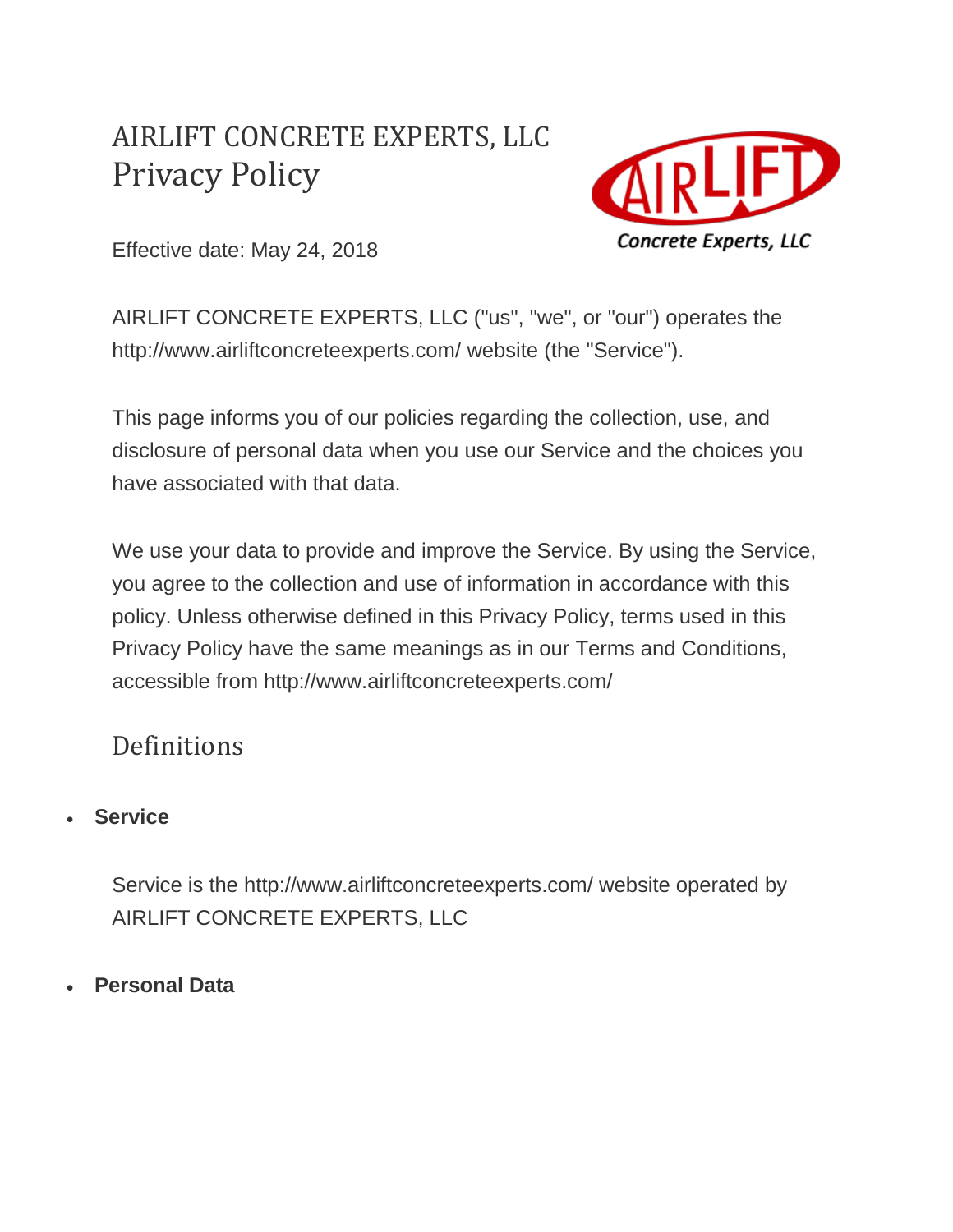Personal Data means data about a living individual who can be identified from those data (or from those and other information either in our possession or likely to come into our possession).

#### • **Usage Data**

Usage Data is data collected automatically either generated by the use of the Service or from the Service infrastructure itself (for example, the duration of a page visit).

#### • **Cookies**

Cookies are small pieces of data stored on your device (computer or mobile device).

#### • **Data Controller**

Data Controller means the natural or legal person who (either alone or jointly or in common with other persons) determines the purposes for which and the manner in which any personal information are, or are to be, processed.

For the purpose of this Privacy Policy, we are a Data Controller of your Personal Data.

#### • **Data Processors (or Service Providers)**

Data Processor (or Service Provider) means any natural or legal person who processes the data on behalf of the Data Controller.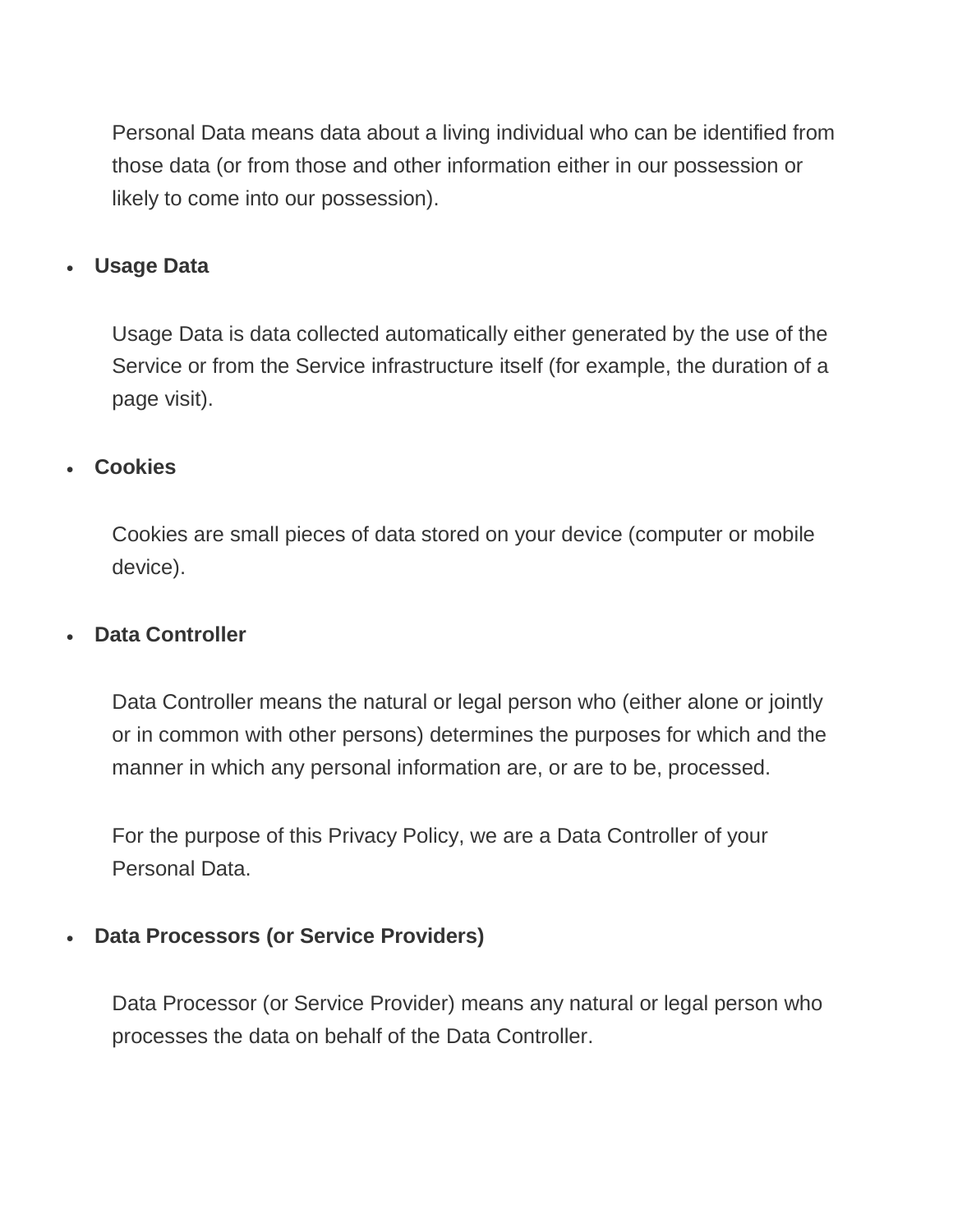We may use the services of various Service Providers in order to process your data more effectively.

### • **Data Subject (or User)**

Data Subject is any living individual who is using our Service and is the subject of Personal Data.

## Information Collection and Use

We collect several different types of information for various purposes to provide and improve our Service to you.

Types of Data Collected

Personal Data

While using our Service, we may ask you to provide us with certain personally identifiable information that can be used to contact or identify you ("Personal Data"). Personally identifiable information may include, but is not limited to:

- Email address
- First name and last name
- Phone number
- Address, State, Province, ZIP/Postal code, City
- Cookies and Usage Data

We may use your Personal Data to contact you with newsletters, marketing or promotional materials and other information that may be of interest to you. You may opt out of receiving any, or all, of these communications from us by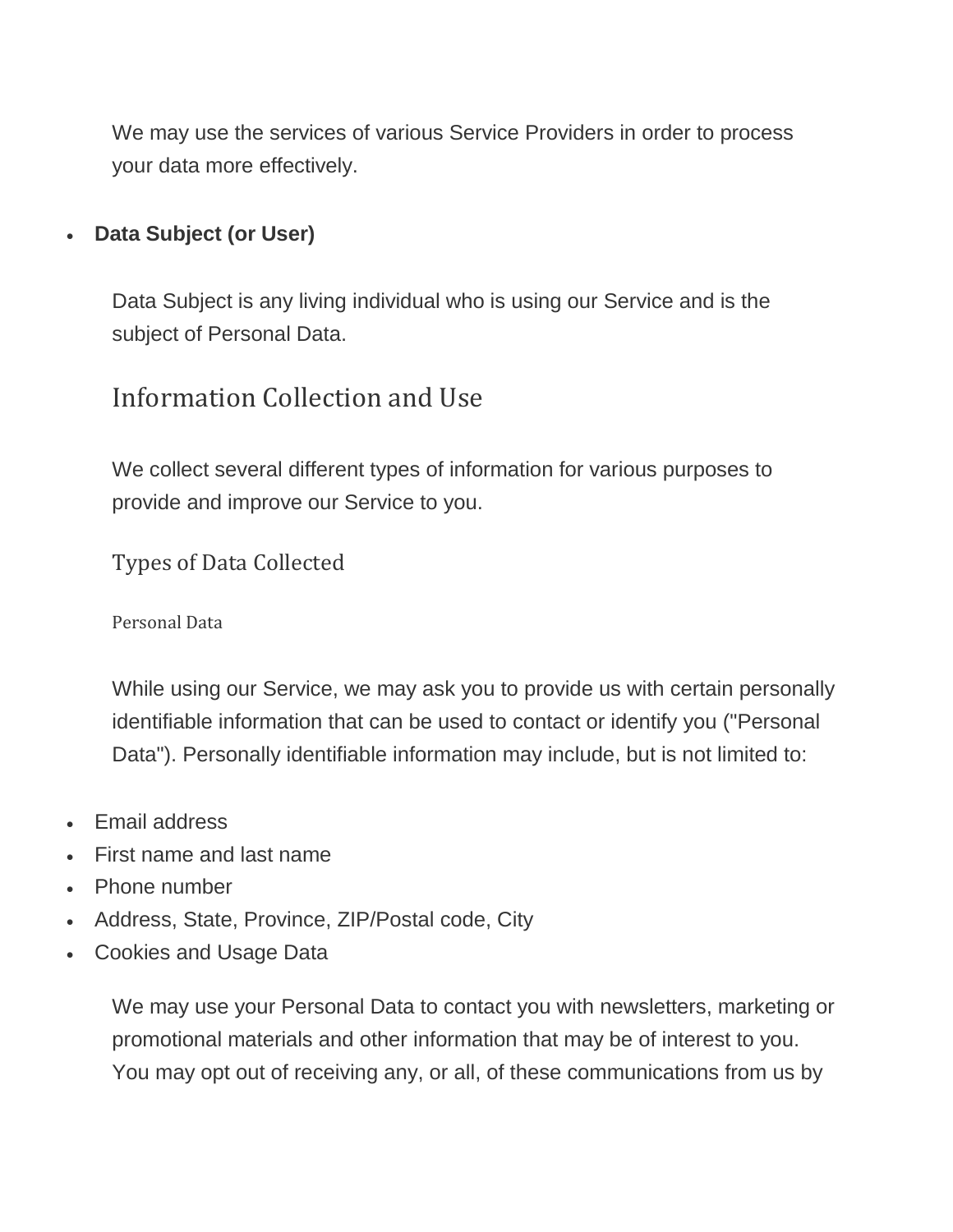following the unsubscribe link or instructions provided in any email we send or by contacting us.

Usage Data

We may also collect information how the Service is accessed and used ("Usage Data"). This Usage Data may include information such as your computer's Internet Protocol address (e.g. IP address), browser type, browser version, the pages of our Service that you visit, the time and date of your visit, the time spent on those pages, unique device identifiers and other diagnostic data.

Tracking & Cookies Data

We use cookies and similar tracking technologies to track the activity on our Service and hold certain information.

Cookies are files with small amount of data which may include an anonymous unique identifier. Cookies are sent to your browser from a website and stored on your device. Tracking technologies also used are beacons, tags, and scripts to collect and track information and to improve and analyze our Service.

You can instruct your browser to refuse all cookies or to indicate when a cookie is being sent. However, if you do not accept cookies, you may not be able to use some portions of our Service.

Examples of Cookies we use:

**Session Cookies.** We use Session Cookies to operate our Service.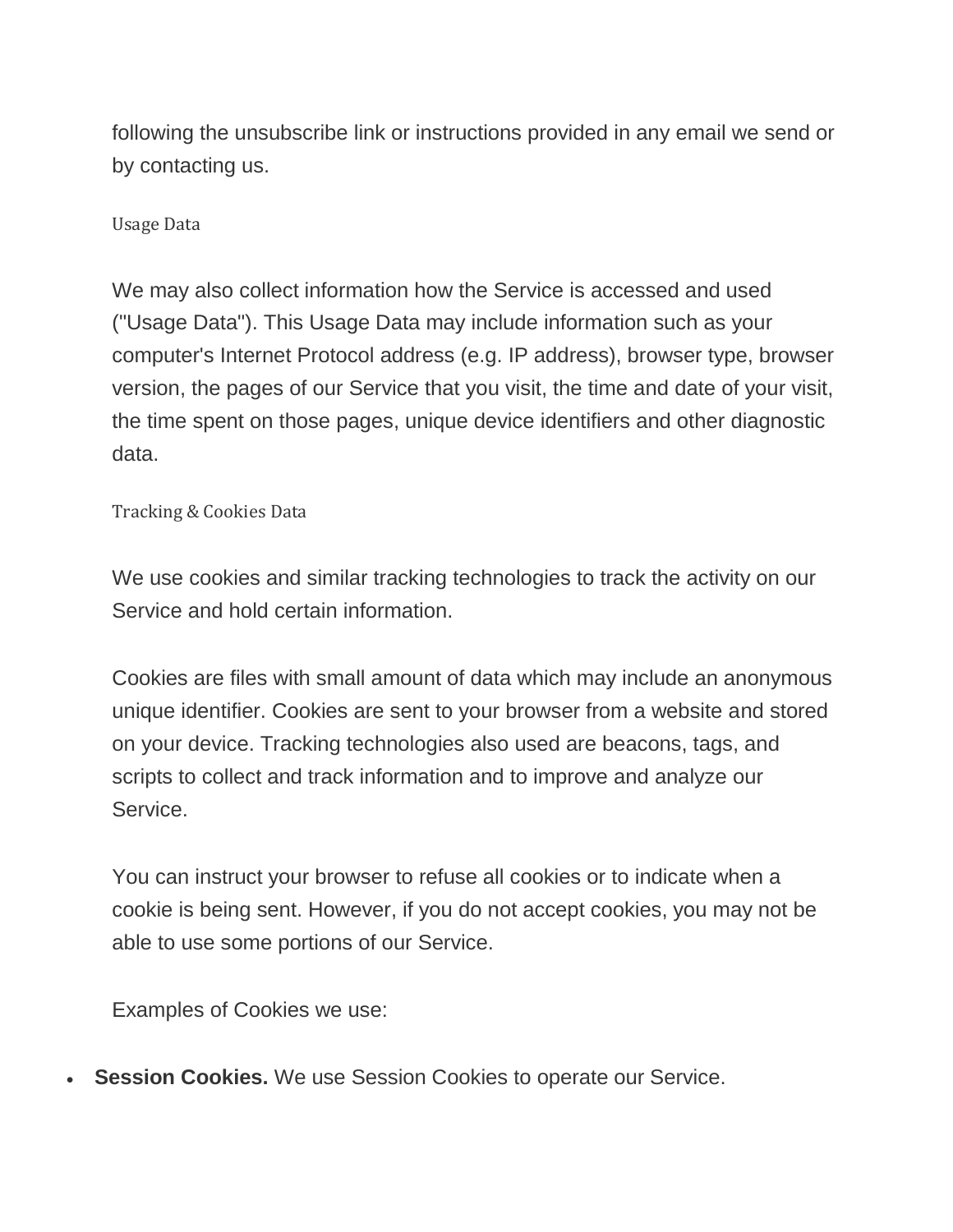- **Preference Cookies.** We use Preference Cookies to remember your preferences and various settings.
- **Security Cookies.** We use Security Cookies for security purposes.

Use of Data

AIRLIFT CONCRETE EXPERTS, LLC uses the collected data for various purposes:

- To provide and maintain our Service
- To notify you about changes to our Service
- To allow you to participate in interactive features of our Service when you choose to do so
- To provide customer support
- To gather analysis or valuable information so that we can improve our Service
- To monitor the usage of our Service
- To detect, prevent and address technical issues
- To provide you with news, special offers and general information about other goods, services and events which we offer that are similar to those that you have already purchased or enquired about unless you have opted not to receive such information

## Legal Basis for Processing Personal Data Under General Data Protection Regulation (GDPR)

If you are from the European Economic Area (EEA), AIRLIFT CONCRETE EXPERTS, LLC legal basis for collecting and using the personal information described in this Privacy Policy depends on the Personal Data we collect and the specific context in which we collect it.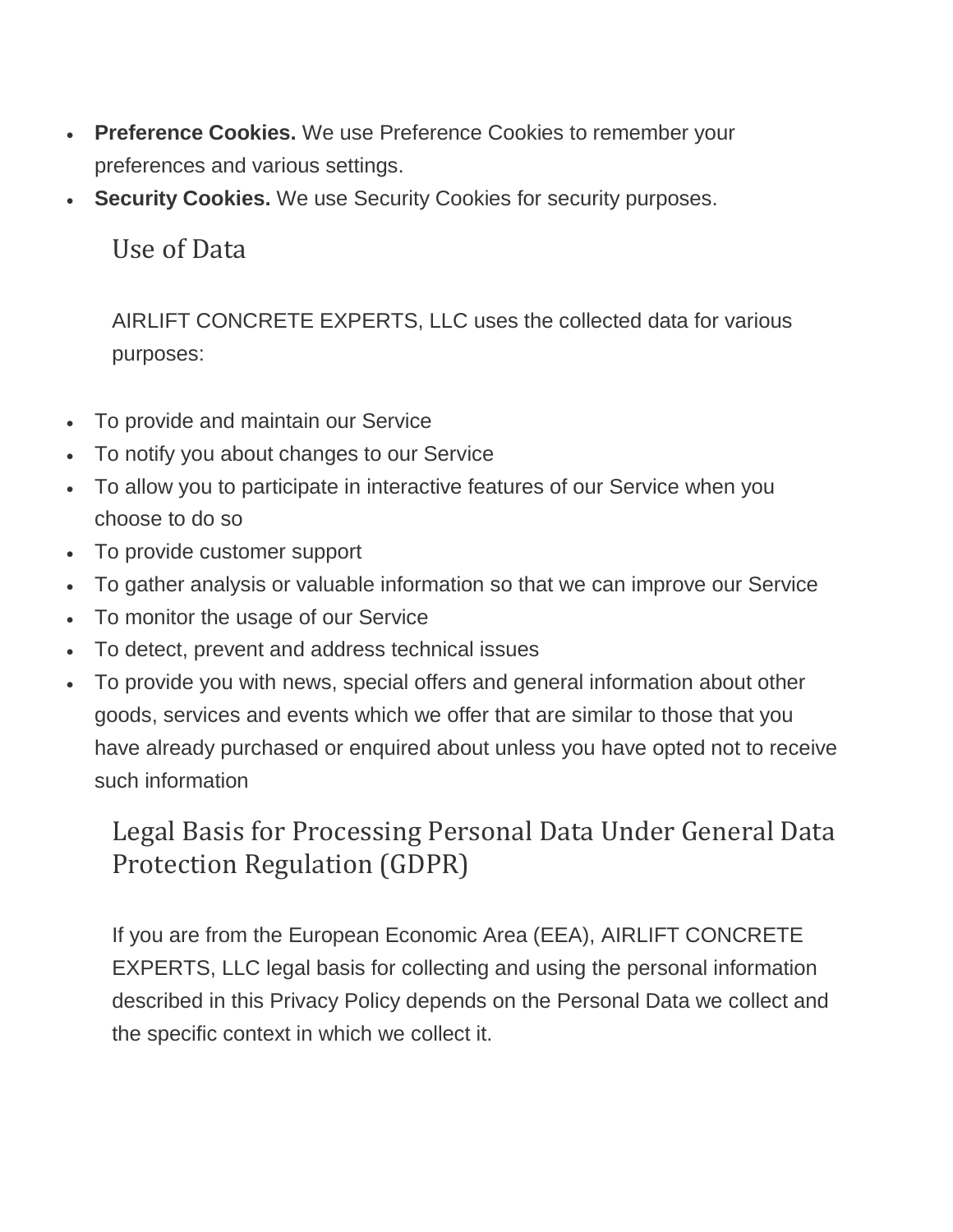AIRLIFT CONCRETE EXPERTS, LLC may process your Personal Data because:

- We need to perform a contract with you
- You have given us permission to do so
- The processing is in our legitimate interests and it's not overridden by your rights
- To comply with the law

### Retention of Data

AIRLIFT CONCRETE EXPERTS, LLC will retain your Personal Data only for as long as is necessary for the purposes set out in this Privacy Policy. We will retain and use your Personal Data to the extent necessary to comply with our legal obligations (for example, if we are required to retain your data to comply with applicable laws), resolve disputes, and enforce our legal agreements and policies.

AIRLIFT CONCRETE EXPERTS, LLC will also retain Usage Data for internal analysis purposes. Usage Data is generally retained for a shorter period of time, except when this data is used to strengthen the security or to improve the functionality of our Service, or we are legally obligated to retain this data for longer time periods.

### Transfer of Data

Your information, including Personal Data, may be transferred to — and maintained on — computers located outside of your state, province, country or other governmental jurisdiction where the data protection laws may differ than those from your jurisdiction.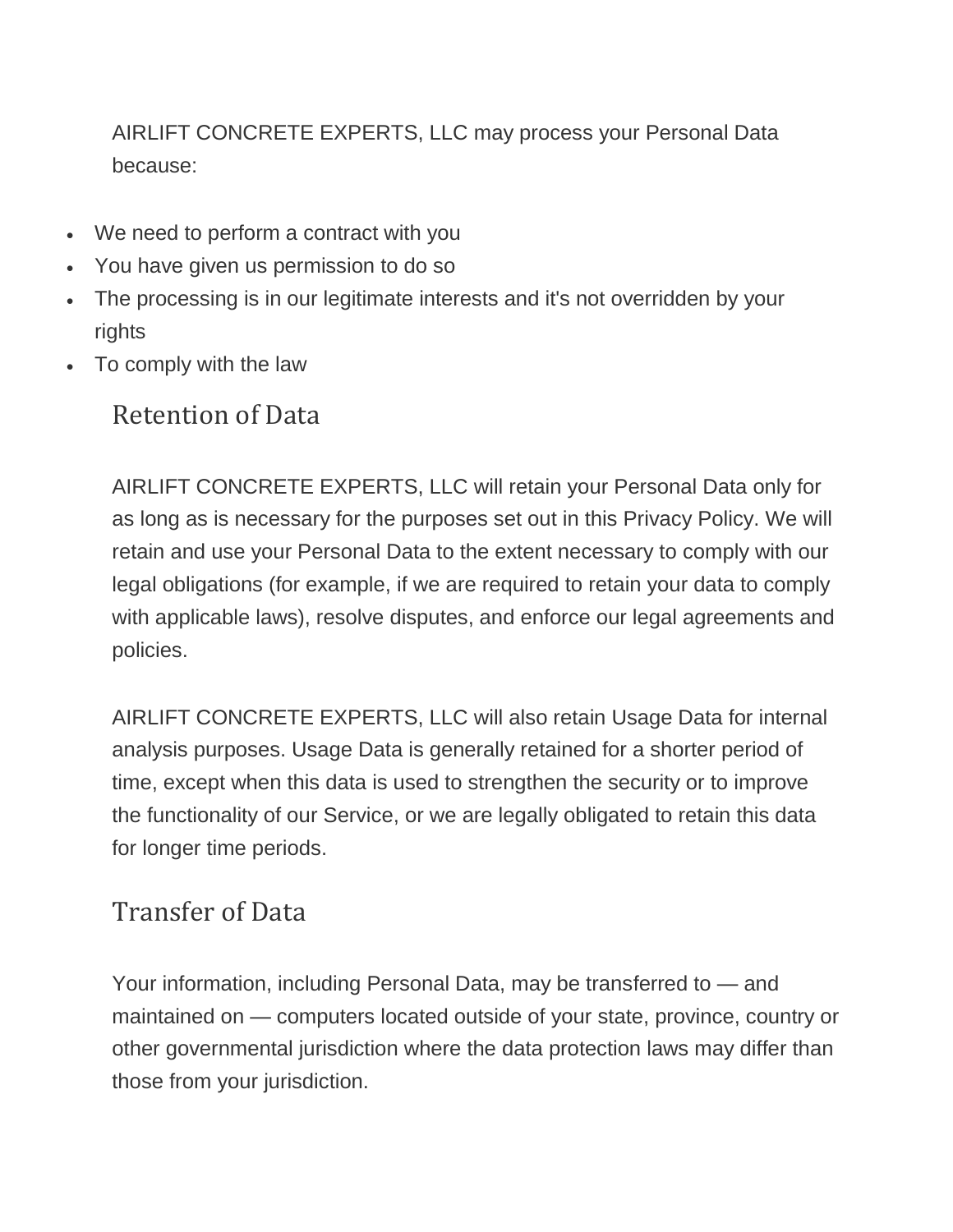If you are located outside United States and choose to provide information to us, please note that we transfer the data, including Personal Data, to United States and process it there.

Your consent to this Privacy Policy followed by your submission of such information represents your agreement to that transfer.

AIRLIFT CONCRETE EXPERTS, LLC will take all steps reasonably necessary to ensure that your data is treated securely and in accordance with this Privacy Policy and no transfer of your Personal Data will take place to an organization or a country unless there are adequate controls in place including the security of your data and other personal information.

### Disclosure of Data

Disclosure for Law Enforcement

Under certain circumstances, AIRLIFT CONCRETE EXPERTS, LLC may be required to disclose your Personal Data if required to do so by law or in response to valid requests by public authorities (e.g. a court or a government agency).

### Legal Requirements

AIRLIFT CONCRETE EXPERTS, LLC may disclose your Personal Data in the good faith belief that such action is necessary to:

- To comply with a legal obligation
- To protect and defend the rights or property of AIRLIFT CONCRETE EXPERTS, LLC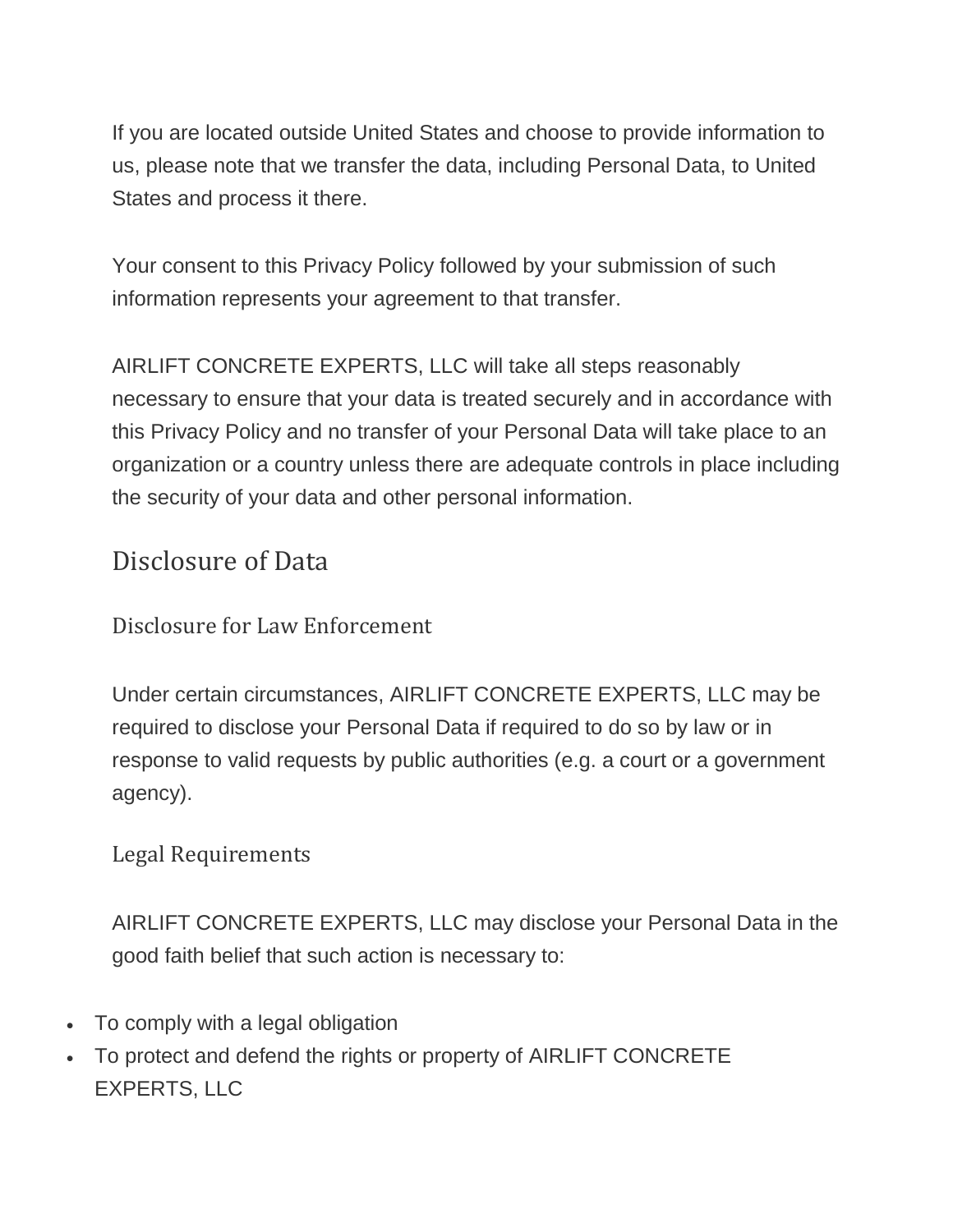- To prevent or investigate possible wrongdoing in connection with the Service
- To protect the personal safety of users of the Service or the public
- To protect against legal liability

## Security of Data

The security of your data is important to us, but remember that no method of transmission over the Internet, or method of electronic storage is 100% secure. While we strive to use commercially acceptable means to protect your Personal Data, we cannot guarantee its absolute security.

## "Do Not Track" Signals

We do not support Do Not Track ("DNT"). Do Not Track is a preference you can set in your web browser to inform websites that you do not want to be tracked.

You can enable or disable Do Not Track by visiting the Preferences or Settings page of your web browser.

## Your Data Protection Rights Under General Data Protection Regulation (GDPR)

If you are a resident of the European Economic Area (EEA), you have certain data protection rights. AIRLIFT CONCRETE EXPERTS, LLC aims to take reasonable steps to allow you to correct, amend, delete, or limit the use of your Personal Data.

If you wish to be informed what Personal Data we hold about you and if you want it to be removed from our systems, please contact us.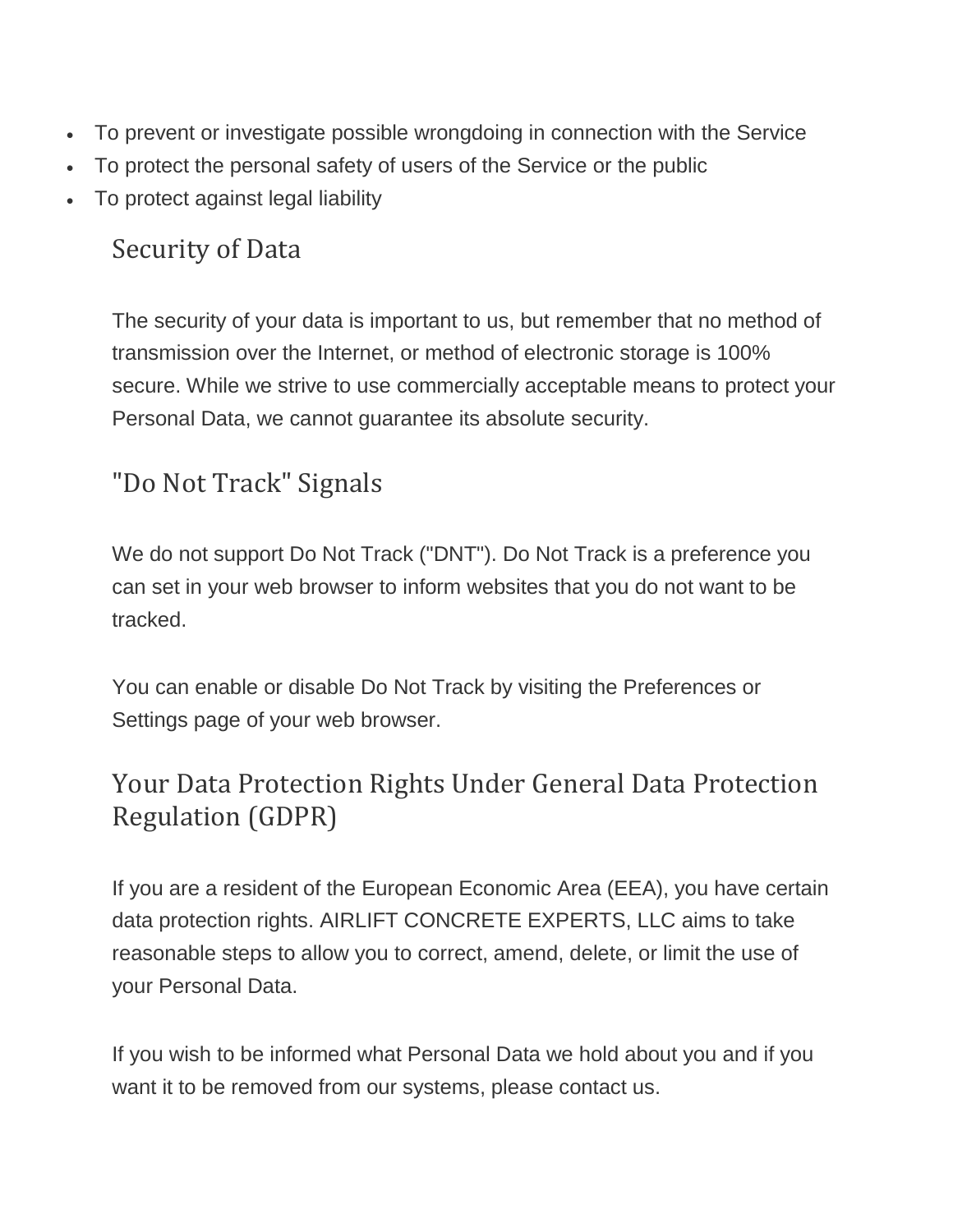In certain circumstances, you have the following data protection rights:

- **The right to access, update or to delete the information we have on you.** Whenever made possible, you can access, update or request deletion of your Personal Data directly within your account settings section. If you are unable to perform these actions yourself, please contact us to assist you.
- **The right of rectification.** You have the right to have your information rectified if that information is inaccurate or incomplete.
- **The right to object.** You have the right to object to our processing of your Personal Data.
- **The right of restriction.** You have the right to request that we restrict the processing of your personal information.
- **The right to data portability.** You have the right to be provided with a copy of the information we have on you in a structured, machine-readable and commonly used format.
- **The right to withdraw consent.** You also have the right to withdraw your consent at any time where AIRLIFT CONCRETE EXPERTS, LLC relied on your consent to process your personal information.

Please note that we may ask you to verify your identity before responding to such requests.

You have the right to complain to a Data Protection Authority about our collection and use of your Personal Data. For more information, please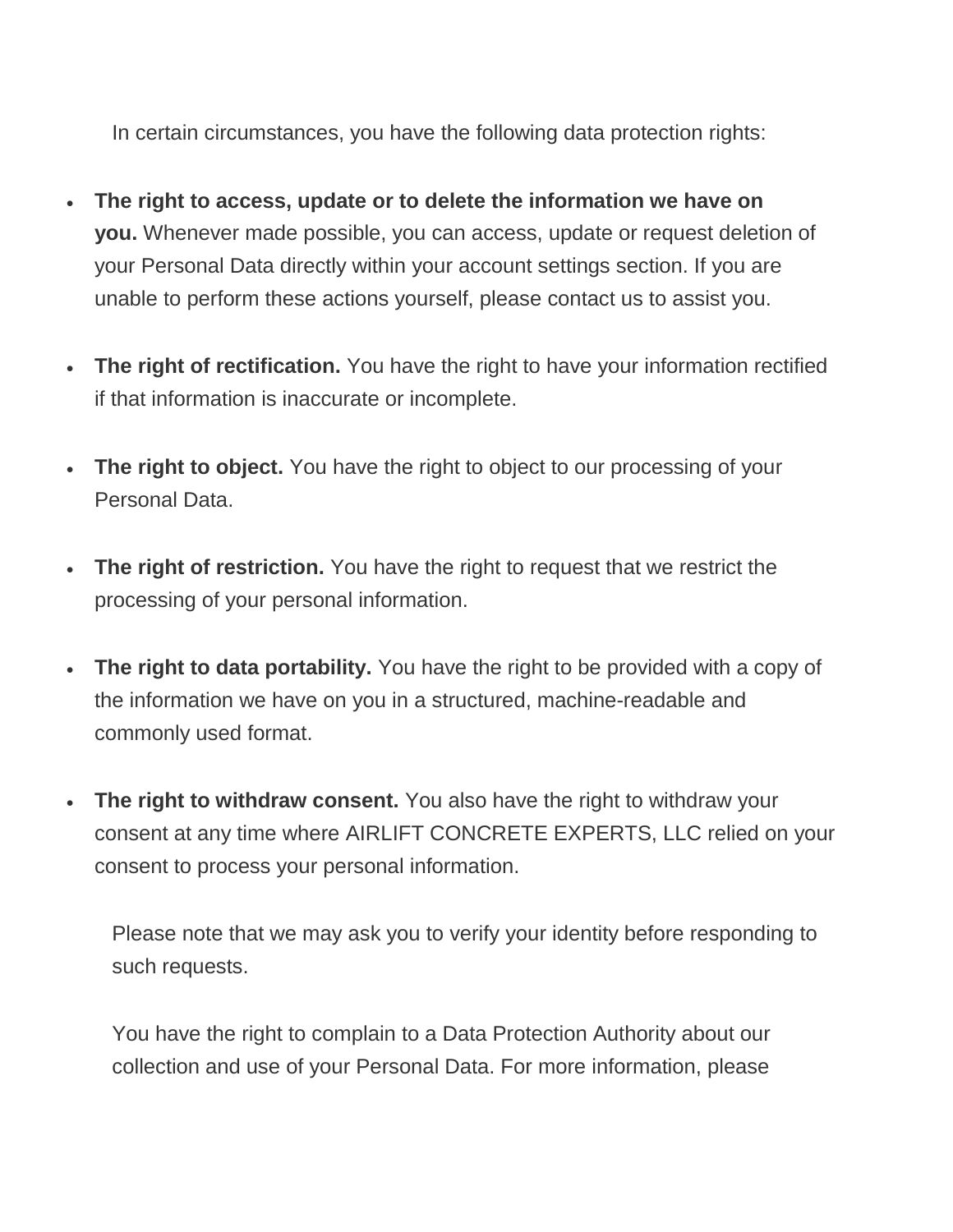contact your local data protection authority in the European Economic Area (EEA).

### Service Providers

We may employ third party companies and individuals to facilitate our Service ("Service Providers"), to provide the Service on our behalf, to perform Servicerelated services or to assist us in analyzing how our Service is used.

These third parties have access to your Personal Data only to perform these tasks on our behalf and are obligated not to disclose or use it for any other purpose.

### Analytics

We may use third-party Service Providers to monitor and analyze the use of our Service.

### • **Google Analytics**

Google Analytics is a web analytics service offered by Google that tracks and reports website traffic. Google uses the data collected to track and monitor the use of our Service. This data is shared with other Google services. Google may use the collected data to contextualize and personalize the ads of its own advertising network.

You can opt-out of having made your activity on the Service available to Google Analytics by installing the Google Analytics opt-out browser add-on. The add-on prevents the Google Analytics JavaScript (ga.js, analytics.js, and dc.js) from sharing information with Google Analytics about visits activity.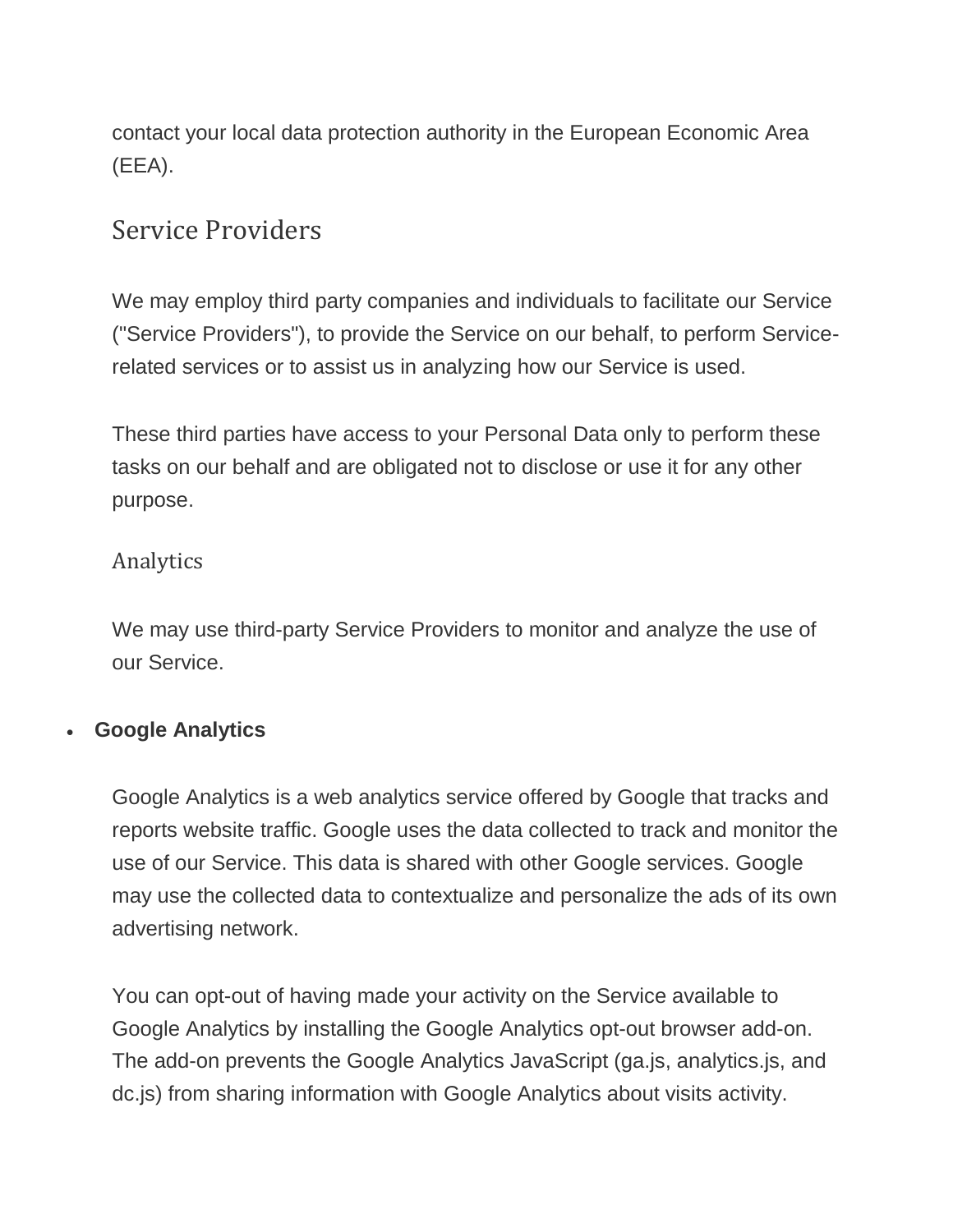For more information on the privacy practices of Google, please visit the Google Privacy & Terms web page: <http://www.google.com/intl/en/policies/privacy/>

### Links to Other Sites

Our Service may contain links to other sites that are not operated by us. If you click on a third party link, you will be directed to that third party's site. We strongly advise you to review the Privacy Policy of every site you visit.

We have no control over and assume no responsibility for the content, privacy policies or practices of any third party sites or services.

### Children's Privacy

Our Service does not address anyone under the age of 18 ("Children").

We do not knowingly collect personally identifiable information from anyone under the age of 18. If you are a parent or guardian and you are aware that your Children has provided us with Personal Data, please contact us. If we become aware that we have collected Personal Data from children without verification of parental consent, we take steps to remove that information from our servers.

### Changes to This Privacy Policy

We may update our Privacy Policy from time to time. We will notify you of any changes by posting the new Privacy Policy on this page.